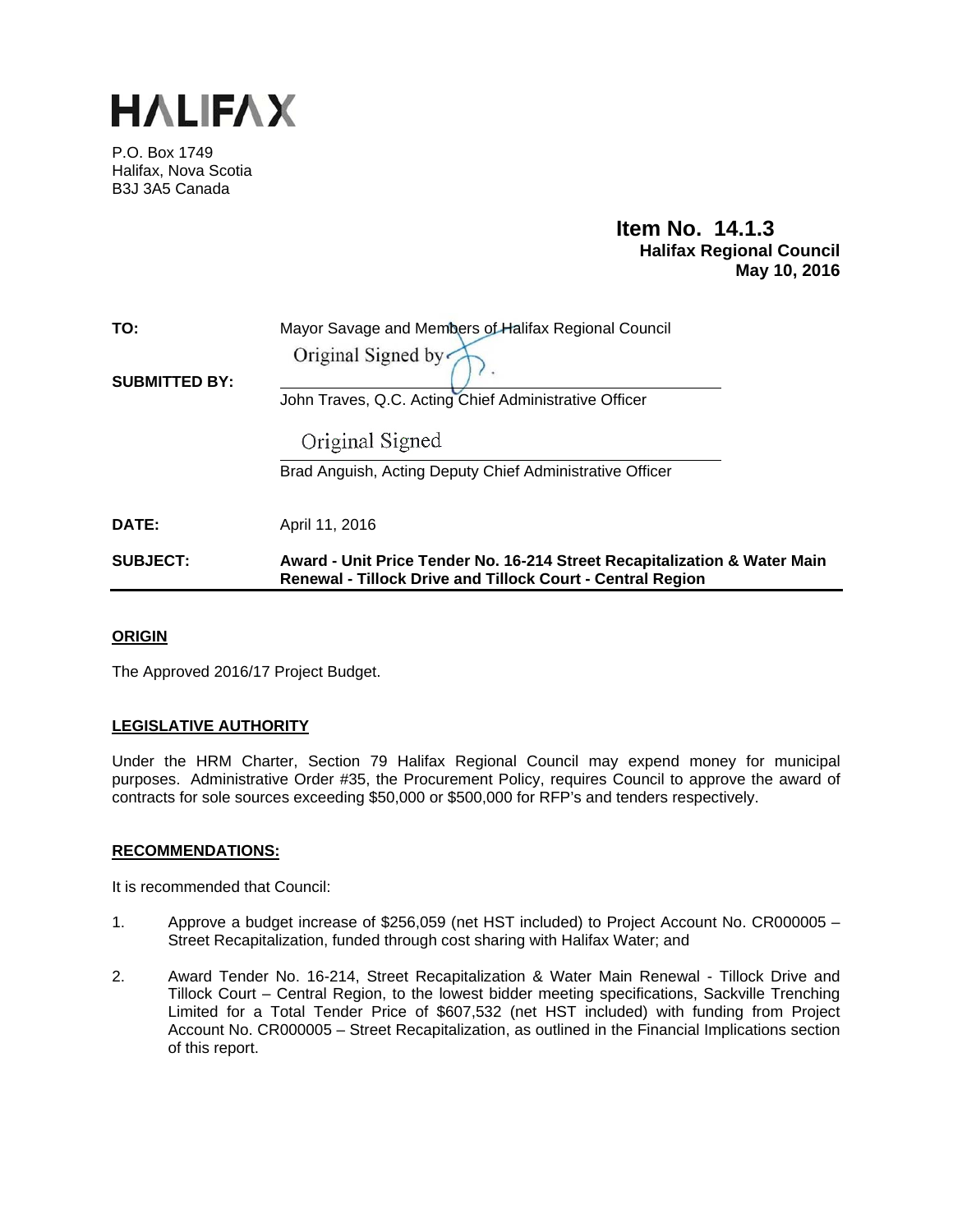#### **BACKGROUND**

The Approved 2016/17 Project Budget includes funds for the street recapitalization of Tillock Drive from McDougall Avenue to Prince Street and Tillock Court from Tillock Drive to the end.

#### **DISCUSSION**

Tender # 16-214 was publicly advertised on the Province of Nova Scotia's Procurement website on March 17, 2016 and closed on April 6, 2016. Bids were received from the following companies:

| <b>Bid Price (net HST included)</b> |  |
|-------------------------------------|--|
| \$607,532*                          |  |
| \$639,767                           |  |
| \$651,775                           |  |
| \$692,564                           |  |
| \$737,122                           |  |
| \$762,331                           |  |
| \$767,212                           |  |
|                                     |  |

#### **\*recommended bidder**

The scope of work for this tender generally consists of a paving renewal including full depth removal of existing asphalt, installation of new asphalt and new concrete curb and gutter. This project also includes a water main renewal and all associated reinstatement.

It is anticipated that work will commence within three weeks of the tender award and take 12 weeks to complete.

This is a **UNIT PRICE** contract and the cost will be dependent upon the actual quantities measured and approved by the HRM Project Manager.

There are no Local Improvement Charges associated with this work.

#### **FINANCIAL IMPLICATIONS**

Based on the lowest tendered price of \$582,563 plus net HST of \$24,969, for a net total of \$607,532, funding is available in the Approved 2016/17 Project Budget from Project Account No. CR000005 – Street Recapitalization. The budget availability has been confirmed by Finance.

| <b>Budget Summary:</b> | Project Account No. CR000005 - Street Recapitalization                                                                  |                                                      |  |
|------------------------|-------------------------------------------------------------------------------------------------------------------------|------------------------------------------------------|--|
|                        | <b>Cumulative Unspent Budget</b><br><b>Plus: Increase for Cost Sharing</b><br>Less: Tender No. 16-214<br><b>Balance</b> | \$28,383,123<br>256.059<br>607,532 *<br>\$28,031,650 |  |

\* This project was estimated in the Approved 2016/17 Project Budget at \$490,000. As a result of cost sharing from Halifax Water, the net cost to Project Account No. CR000005 is \$351,473.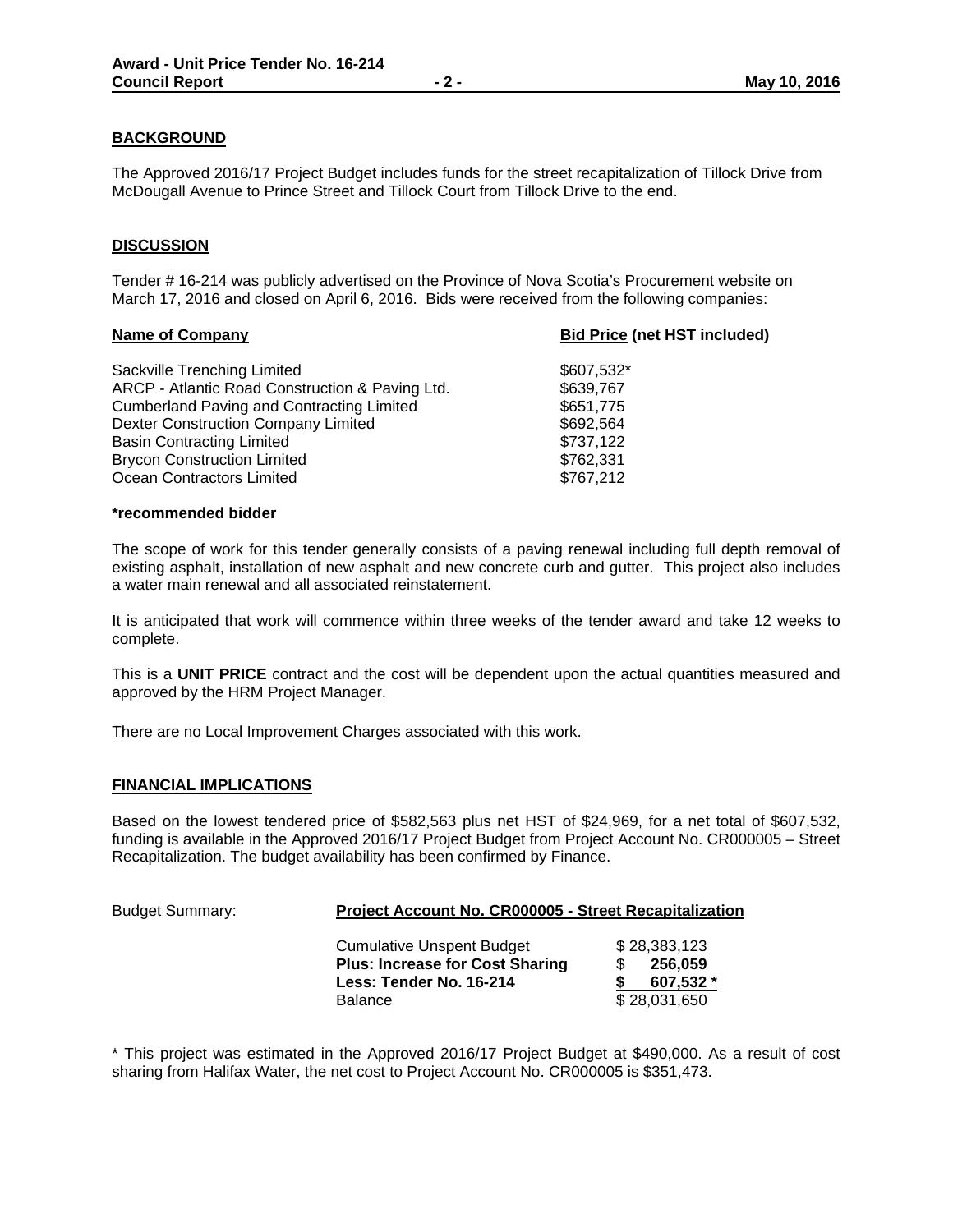The balance of funds will be used to implement the remaining 2016/17 Street Recapitalization projects approved by Council.

#### **RISK CONSIDERATION**

There are no significant risks associated with the recommendations in this Report. The risks considered rate low. To reach this conclusion, consideration was given to financial, legal and compliance, and service delivery risks.

#### **ENVIRONMENTAL IMPLICATIONS**

Implications not identified.

#### **ALTERNATIVES**

Council could choose not to approve the recommendations in this report, but this is not recommended by staff.

#### **ATTACHMENT**

A1 - Halifax Water Cost Sharing Agreement

A copy of this report can be obtained online at http://www.halifax.ca/council/agendasc/cagenda.php then choose the appropriate meeting date, or by contacting the Office of the Municipal Clerk at 490-4210, or Fax 490-4208.

| Report Prepared by:        | Dean Knowles, CET, Design Engineering Technologist, Design& Construction Services<br>at 490-6825 |
|----------------------------|--------------------------------------------------------------------------------------------------|
| Report Approved by:        | Nick Dearman, NSLS., A/ Manager, Present Planning & Design at 490-4845                           |
| <b>Procurement Review:</b> | Jane Pryor, Manager, Rrogure ment, 902.490-4200                                                  |
| Report Approved by:        | Bruce Zvanga P.Eng., Director, Transportation & Public Works at 490-4855                         |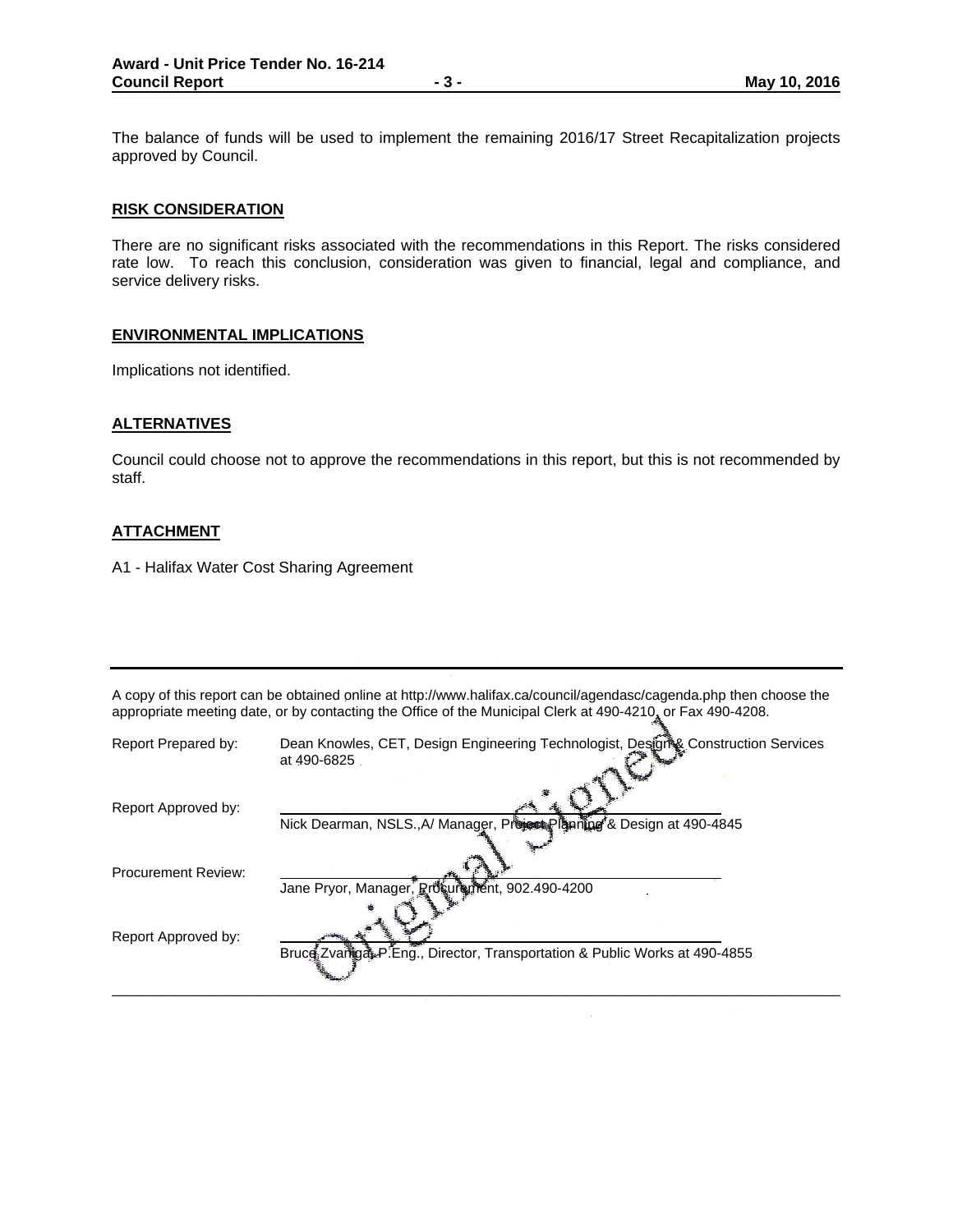# **HALIFAX**

**PO Box 1749** Hallfax, Nova Scotia B3J 3A5 Canada

# MEMORANDUM

TO: Mark Feener, P.Eng., Halifax Water

CC:

David Hubley, P.Eng., Manager, Project Pianning & Design

Jamie Hannam, P.Eng., MBA, Halifax Water

Anne Sherwood, P.Eng., Sr. Design Engineer, Project Planning & Design

FROM: Alex Quinn, Project Planning & Design

DATE: April 8, 2016

Tender 16-214, Street Rehabilitation and Water Main Renewal, Tillock Drive and **SUBJECT: Tillock Court - Central Region** 

Tender No. 16-214, Street Rehabilitation and Water Main Renewal, Tillock Drive and Tillock Court -Central Region, closed April 6, 2016. Prior to tender award, a cost sharing agreement must be finalized between HRM (Halifax Regional Municipality) and HW (Halifax Water).

Enclosed is a bid comparison summary for the items associated with the water main work for this project. They are from the lowest bidder, Sackville Trenching Limited,

In the most recent discussions on this project, HW has agreed to pay for the water main and 50% of the street reinstatement cost relating to their work. (based on the unit prices)

Based on the bidder's tender prices and the above cost sharing, Halifax Water's costs for Tender No. 16-214, Street Rehabilitation and Water Main Renewal, Tillock Drive and Tillock Court - Central Region, can be summarized as follows:

| Water Main Reinstatement<br>Water Main Work<br>Net HST (i.e., 4.286%) | 놓        | 15,404.13<br>s.<br>\$230,131.00 |
|-----------------------------------------------------------------------|----------|---------------------------------|
|                                                                       | 8        | \$10,523,64                     |
| <b>Project Total</b>                                                  | $\equiv$ | \$256,058,77                    |

Actual cost sharing for this project will be based on final quantities determined during construction.

Project Planning & Design

Tel: 902.490.6825 Fax: 902.490.4858 Email: knowled@halifax.ca halifax.ca